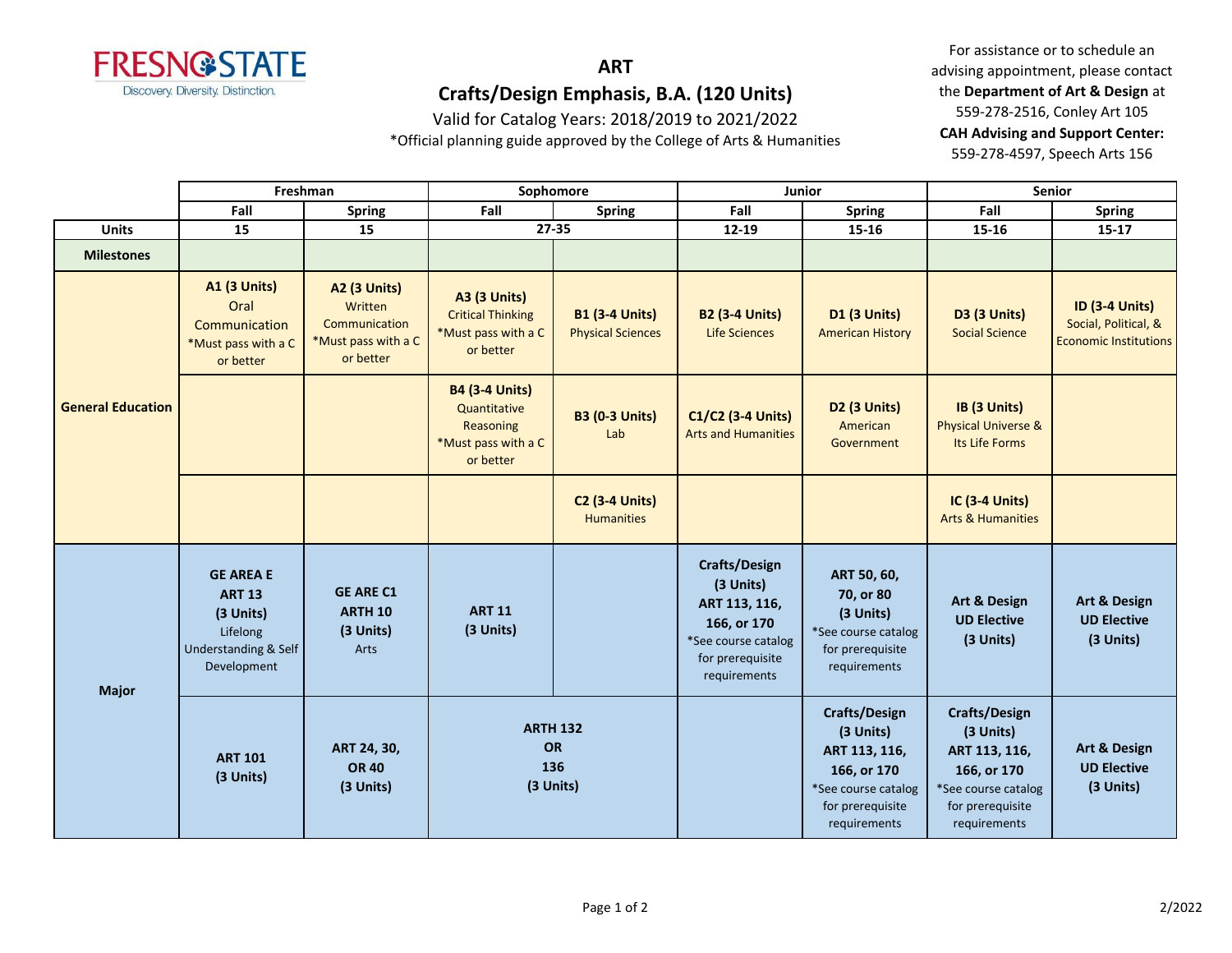

## **ART Crafts/Design Emphasis, B.A. (120 Units)**

Valid for Catalog Years: 2018/2019 to 2021/2022

\*Official planning guide approved by the College of Arts & Humanities

For assistance or to schedule an advising appointment, please contact the **Department of Art & Design** at 559-278-2516, Conley Art 105 **CAH Advising and Support Center:**  559-278-4597, Speech Arts 156

|                                                        |                                                                     | Freshman                                        | Sophomore                          |                 | Junior                                                                                                        |                 | Senior |                                                 |
|--------------------------------------------------------|---------------------------------------------------------------------|-------------------------------------------------|------------------------------------|-----------------|---------------------------------------------------------------------------------------------------------------|-----------------|--------|-------------------------------------------------|
|                                                        | Fall                                                                | <b>Spring</b>                                   | Fall                               | <b>Spring</b>   | Fall                                                                                                          | <b>Spring</b>   | Fall   | <b>Spring</b>                                   |
| <b>Units</b>                                           | 15                                                                  | 15                                              | $27 - 35$                          |                 | $12 - 19$                                                                                                     | 15-16           | 15-16  | $15 - 17$                                       |
| Major                                                  | <b>ART 112</b><br>(3 Units)                                         | <b>ART 14</b><br>(3 Units)<br>[Pre-Req: ART 13] | <b>UD ARTH Course</b><br>(3 Units) |                 |                                                                                                               |                 |        |                                                 |
|                                                        | <b>ART 20</b><br>(3 Units)<br><b>OR</b><br><b>ID43</b><br>(3 Units) | <b>ART 37</b><br>(3 Units)<br>[Pre-Req: ART 13] |                                    |                 |                                                                                                               |                 |        |                                                 |
| <b>Additional</b><br>Graduation<br><b>Requirements</b> |                                                                     |                                                 | <b>Elective</b>                    | <b>Elective</b> | <b>UDWS (0-4 Units)</b><br>*Upper Division<br>Writing Exam OR "W"<br>Course (must pass<br>with a C or better) | <b>Elective</b> |        | MI (3 Units)<br>Multicultural/<br>International |
|                                                        |                                                                     |                                                 |                                    |                 | <b>Elective</b>                                                                                               |                 |        | <b>Elective</b>                                 |

#### **FOOTNOTES:**

**Prerequisites/Corequisites:** Other restrictions may apply. Please see your course catalog for detailed prerequisite/corequisite requirements.

**Grade Requirements:** CR/NC grading is only permitted in ART 198.

General Education: Units in this area may be used toward a double major or minor (see double major or departmental minor). Consult the appropriate department chair, program coordinator, or faculty adviser for further information.

**Electives (15-21 units):** Units in this area may be used toward a double major or minor. Students must earn a minimum of 120 units total to graduate. The number of required elective units may vary, depending on the amount of units earned from major and GE courses.

Upper Division Writing Skills requirement (UDWS): All undergraduate students must demonstrate competency in writing skills by passing the Upper Division Writing Exam (UDWE) or by obtaining a C or better in an approved upper division writing course, identified by the letter "W."

Substitutions: If substitutions/exceptions/waivers are made for any major courses that also meet GE and/or the Multicultural/International graduation requirement, the student is responsible for completing additional courses to satisfy the respective areas (GE and/or MI). This also includes the upperdivision writing requirement.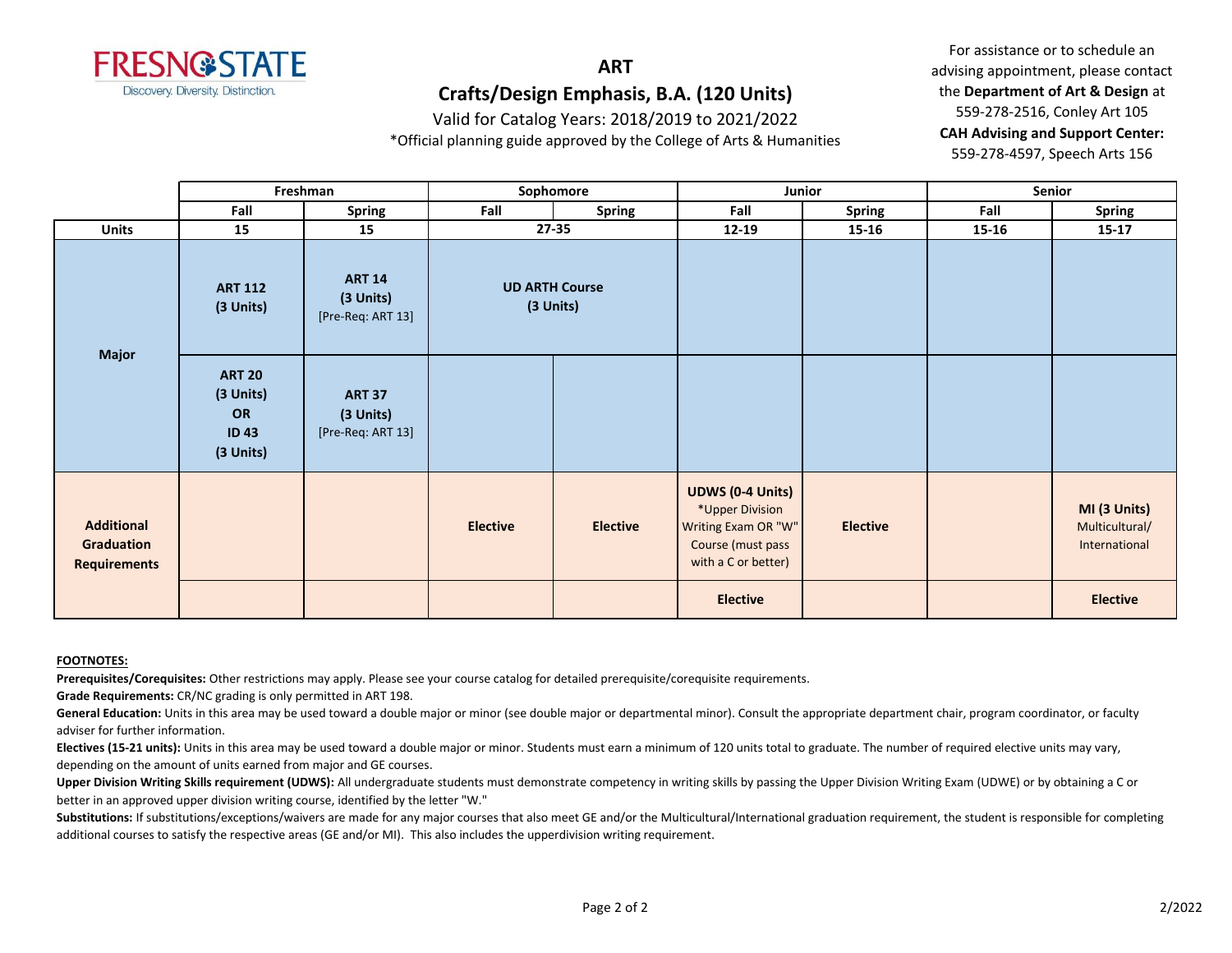

### **ART**

## **Crafts/Design Emphasis, B.A. (120 Units)**

Valid for Catalog Years: 2012/2013 to 2017/2018

\*Official planning guide approved by the College of Arts & Humanities

For assistance or to schedule an advising appointment, please contact the **Department of Art & Design** at 559-278- 2516, Conley Art 105 **CAH Advising and Support Center:**  559-278-4597, Speech Arts 156

|                             | Freshman                                                                                           |                                                                                     | Sophomore                                                                              |                                                      | Junior                                                                                                                |                                                                                                                       | <b>Senior</b>                                                                                                   |                                                                               |
|-----------------------------|----------------------------------------------------------------------------------------------------|-------------------------------------------------------------------------------------|----------------------------------------------------------------------------------------|------------------------------------------------------|-----------------------------------------------------------------------------------------------------------------------|-----------------------------------------------------------------------------------------------------------------------|-----------------------------------------------------------------------------------------------------------------|-------------------------------------------------------------------------------|
|                             | Fall                                                                                               | <b>Spring</b>                                                                       | Fall                                                                                   | <b>Spring</b>                                        | Fall                                                                                                                  | <b>Spring</b>                                                                                                         | Fall                                                                                                            | <b>Spring</b>                                                                 |
| <b>Units</b>                | 15                                                                                                 | 15                                                                                  | $27 - 35$                                                                              |                                                      | $12 - 19$                                                                                                             | $15 - 16$                                                                                                             | 15-16                                                                                                           | $15 - 17$                                                                     |
| General<br><b>Education</b> | <b>A1 (3 Units)</b><br>Oral<br>Communication<br>*Must pass with a C<br>or better                   | <b>A2 (3 Units)</b><br>Written<br>Communication<br>*Must pass with a C or<br>better | <b>A3 (3 Units)</b><br><b>Critical Thinking</b><br>*Must pass with a C<br>or better    | <b>B1 (3-4 Units)</b><br>Physical<br><b>Sciences</b> | <b>B2 (3-4 Units)</b><br><b>Life Sciences</b>                                                                         | <b>D1 (3 Units)</b><br><b>American History</b>                                                                        | <b>D3 (3 Units)</b><br><b>Social Science</b>                                                                    | <b>ID (3-4 Units)</b><br>Social, Political, &<br><b>Economic Institutions</b> |
|                             |                                                                                                    |                                                                                     | <b>B4 (3-4 Units)</b><br>Quantitative<br>Reasoning<br>*Must pass with a C<br>or better | <b>B3 (0-3 Units)</b><br>Lab                         | $C1/C2$ (3-4 Units)<br><b>Arts and Humanities</b>                                                                     | D <sub>2</sub> (3 Units)<br><b>American Government</b>                                                                | IB (3 Units)<br><b>Physical Universe &amp;</b><br>Its Life Forms                                                | MI (3 Units)<br>Multicultural/<br>International                               |
|                             |                                                                                                    |                                                                                     |                                                                                        | <b>C2 (3-4 Units)</b><br><b>Humanities</b>           |                                                                                                                       |                                                                                                                       | <b>IC (3-4 Units)</b><br><b>Arts &amp; Humanities</b>                                                           |                                                                               |
| <b>Major</b>                | <b>GE AREA E ART 13</b><br>(3 Units)<br>Lifelong<br><b>Understanding &amp; Self</b><br>Development | <b>GE ARE C1 ARTH 10</b><br>(3 Units)<br>Arts                                       | <b>ART 11 (3 Units)</b>                                                                |                                                      | Crafts/Design<br>(3 Units)<br>ART 113, 116,<br>166, or 170<br>*See course catalog<br>for prerequisite<br>requirements | ART 50, 60,<br>70, or 80 (3 Units)<br>*See course catalog for<br>prerequisite<br>requirements                         | <b>Art &amp; Design</b><br><b>UD Elective (3 Units)</b>                                                         | <b>Art &amp; Design</b><br><b>UD Elective (3</b><br>Units)                    |
|                             | <b>ART 101 (3 Units)</b>                                                                           | ART 24, 30,<br><b>OR 40 (3 Units)</b>                                               | ARTH 132 OR 136 (3 Units)                                                              |                                                      |                                                                                                                       | Crafts/Design (3<br>Units)<br>ART 113, 116,<br>166, or 170<br>*See course catalog for<br>prerequisite<br>requirements | Crafts/Design (3 Units)<br>ART 113, 116,<br>166, or 170<br>*See course catalog for<br>prerequisite requirements | Art & Design<br><b>UD Elective (3</b><br>Units)                               |